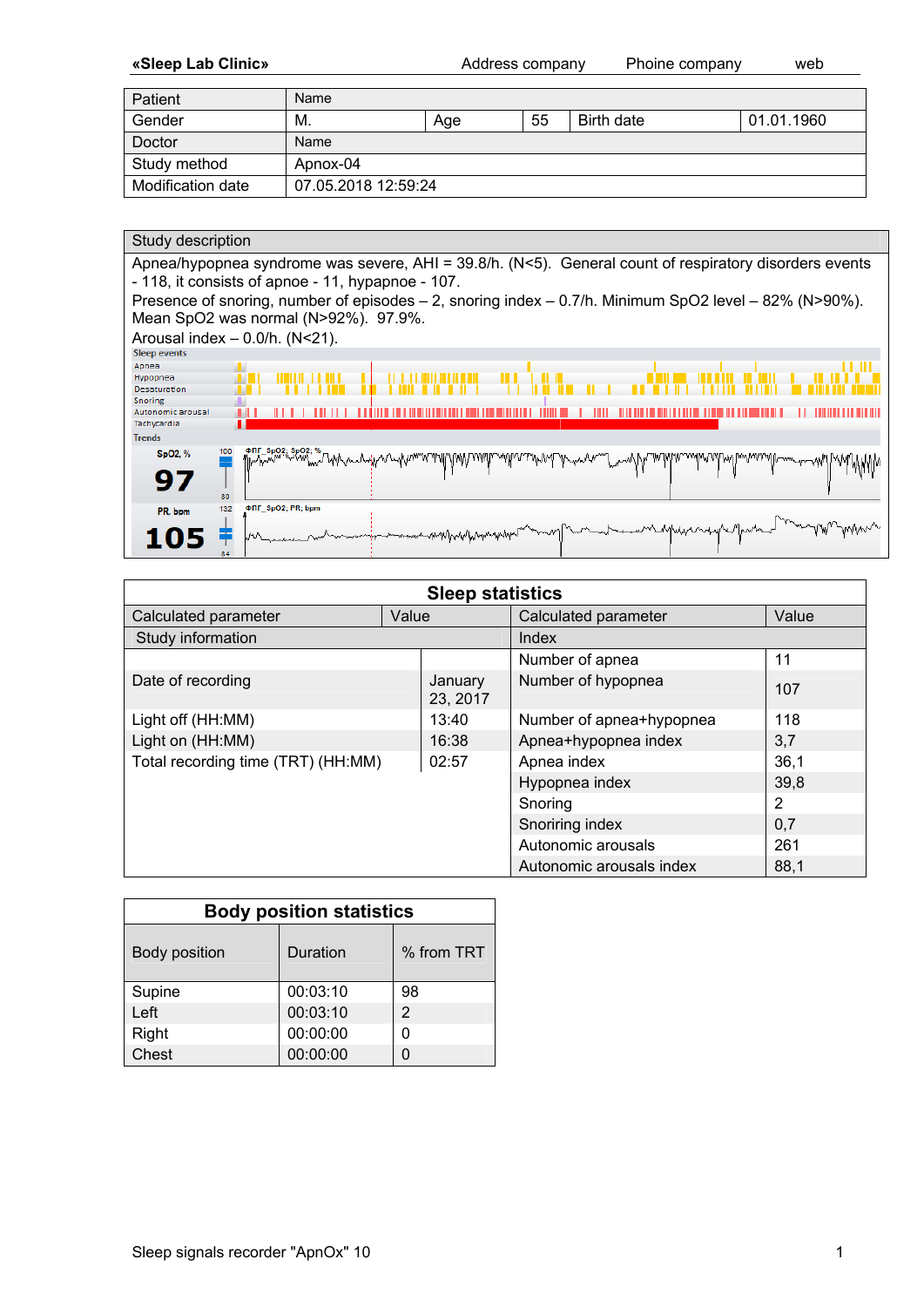# **Breathing disorders statistics**

| Event                | Qty. | Duration, m    | % from<br>TRT | Index, /h | Avr. dur.,<br>S | Max.<br>dur., $c$ |
|----------------------|------|----------------|---------------|-----------|-----------------|-------------------|
| Apnea                | 11   | 3              | 6,2           | 3,7       | 19              | 32                |
| Obstructive Hypopnea | 0    | $\overline{0}$ | 0,0           | 0,0       | 0               | $\mathbf 0$       |
| Central Hypopnea     | 0    | 0              | 0,0           | 0,0       | 0               | 0                 |
| Hypopnea             | 107  | 39             | 60,2          | 36,1      | 22              | 69                |
| Hypopnea total       | 107  | 39             | 60,2          | 36,1      |                 | -                 |
| Apnea +Hypopnea      | 118  | 42             | 13,1          | 39,8      |                 |                   |

| Event,<br>quantity   | back<br>$\delta$ | 드<br>Index,<br>back<br>δ | back<br>Not on | Index,<br>back<br>S<br>$rac{5}{2}$ | side<br>Right | H,<br>Index,<br>side<br>Right | side<br>$\overline{6}$ | F<br>Index,<br>side<br>$\overline{6}$ | Chest        | €<br>Index,<br>Chest |
|----------------------|------------------|--------------------------|----------------|------------------------------------|---------------|-------------------------------|------------------------|---------------------------------------|--------------|----------------------|
| Apnea                | 10               | 3,8                      |                | 18,9                               | 0             | 0,0                           |                        | 18,9                                  | $\mathbf{0}$ | 0,0                  |
| Obstructive Hypopnea | $\mathbf 0$      | 0,0                      | 0              | 0,0                                | $\mathbf 0$   | 0,0                           | 0                      | 0,0                                   | 0            | 0,0                  |
| Central Hypopnea     | $\mathbf{0}$     | 0,0                      | 0              | 0,0                                | $\mathbf 0$   | 0,0                           | 0                      | 0,0                                   | $\mathbf{0}$ | 0,0                  |
| Hypopnea             | 107              | 36,8                     | $\Omega$       | 0,0                                | $\mathbf 0$   | 0,0                           | $\Omega$               | 0,0                                   | $\Omega$     | 0,0                  |
| Hypopnea total       | 107              | 36,8                     | $\mathbf{0}$   | 0,0                                | $\mathbf 0$   | 0,0                           | $\mathbf 0$            | 0,0                                   | $\mathbf{0}$ | 0,0                  |
| Apnea                | 117              | 40,2                     |                | 18,9                               | $\mathbf 0$   | 0,0                           | 1                      | 18,9                                  | $\mathbf 0$  | 0,0                  |

## **Snoring statistics**

| Event             | Qty.        | Index |
|-------------------|-------------|-------|
| Snore             | ◠           | 0,7   |
| By body positions |             |       |
| On back           | ◠           | 0,7   |
| Not on back       | $\mathbf 0$ | 0,0   |
| Right             | 0           | 0,0   |
| Chest             | 0           | 0,0   |
| Left              | 0           | 0,0   |

### **SpO2 statistics**

| Minimal SpO2 level  |      | 82 |       | Average SpO2 level | -98          |              |
|---------------------|------|----|-------|--------------------|--------------|--------------|
|                     |      |    |       |                    |              |              |
| Event               | Qtv. |    | Index | Duration., s       | Avr. dur., c | Max. dur., c |
| Desaturation        | 94   |    | 31.7  | 42                 | 27           | 118          |
| Crytical SpO2 value |      |    | 0,0   |                    |              |              |

| SpO2 by body positions |         |             |         | SpO2 by body positions |
|------------------------|---------|-------------|---------|------------------------|
| Body position          | Min. HR | Avr.<br>HR. | Max. HR | 100                    |
| On back                | 82      | 98          | 100     | 95                     |
| Not on back            | 95      | 99          | 100     | 90                     |
| Left                   | 95      | 99          | 100     | 85<br>80               |
| Right                  | 0       | $\mathbf 0$ | 0       | 75                     |
| Chest                  |         | 0           | 0       | 70                     |